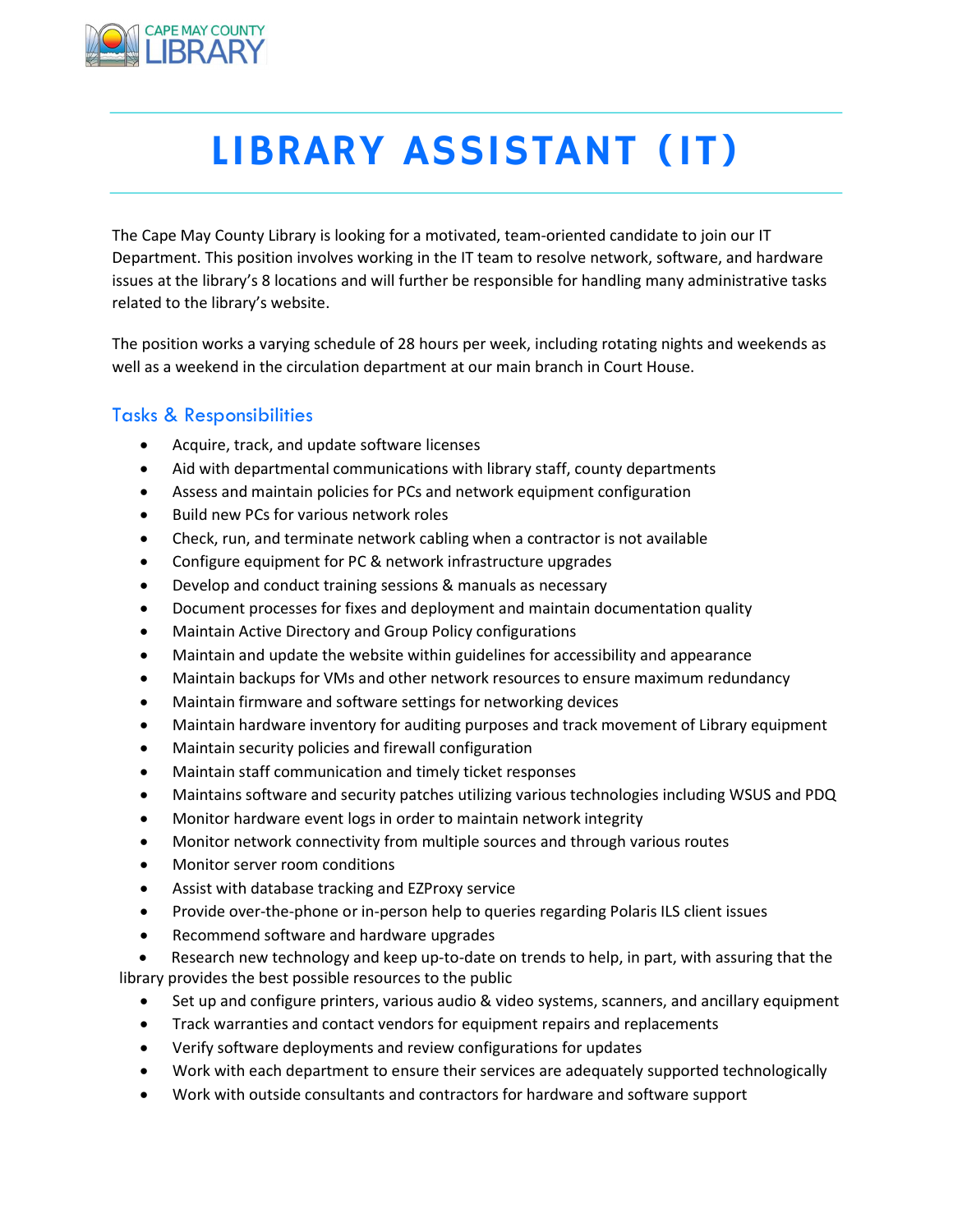

 Work with staff on developing, enacting, and maintaining projects to benefit the library's publicfacing assets as well network infrastructure

Write scripts to solve equipment and network issues when necessary

#### Skills & Habits

- Able to learn and adapt to new technologies in order to provide patron and staff services
- Attention to detail
- Background in technology customer service or online content management
- Deliberate and thorough completion of tasks
- Ensure the workplace remains organized and maintain equipment tracking
- Patience and courtesy with patrons & staff at all times
- Receive and act upon feedback to assure excellent customer service
- Self-reliance in the face of challenges
- Teamwork & communication with colleagues
- Web design experience desired

#### Desired Competencies

- Adobe Suite (CS2 forward) familiarity, especially Photoshop CS6
- Audio/Video system assembly, care, and configuration
- Dell Appassure/Quest
- Cisco & HP routers & switches
- Cisco Meraki cloud management, access points, and switches
- Communico & Evanced events & room management softwares
- Fortigate Firewalls
- HTML, CSS, PHP, Javascript/JQuery and related scripts (e.g. Twig)
- Joomla CMS
- Linux server
- Malwarebytes for Business
- Microsoft Active Directory
- Microsoft Office (all current versions)
- Microsoft Powershell and Windows Command Line
- Microsoft SQL Server (most recent versions)
- Python
- Sophos Enterprise AntiVirus
- VMWare vCenter Server
- Web Browsers (Firefox, Chrome, Edge, and Internet Explorer all recent versions)
- Windows OS (Servers, 7, 8.1, and 10)
- Windows Server Update Services (WSUS)

### **Qualifications**

- Cape May County resident
- Drive a car and hold a valid driver's license